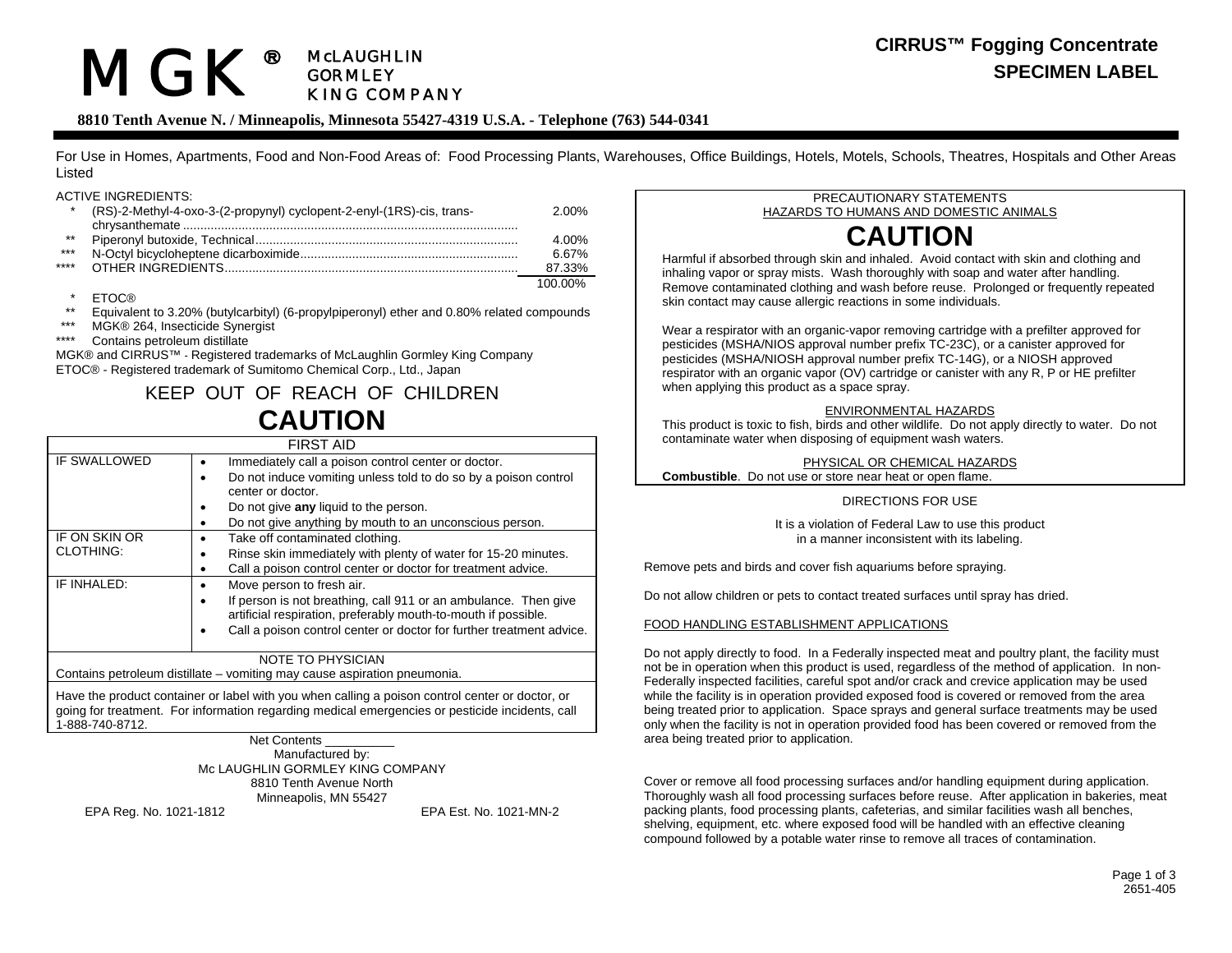NON-FOOD AREAS OF FOOD HANDLING ESTABLISHMENTS: For use in non-food areas of food processing plants, schools, warehouses, theatres, office buildings, industrial plants, hotels, motels, hospitals, kennels, food service establishments, truck trailers, railroad cars, food manufacturing and warehousing establishments. Non-food areas include garbage rooms, lavatories, offices, floor drains to sewers, entries and vestibules, locker rooms, machine rooms, boiler rooms, garages, mop closets, and storage areas after canning or bottling.

This product should be used as directed for the control of, but not limited to, the following insects: Almond Moths, Angoumois Grain Moths, Ants, Blister Beetles, Blood Sucking Lice, Boxelder Bugs, Cadelles, Carpet Beetles, Centipedes, Cereal Beetles, Cheese Mites, Cheese Skippers, Chocolate Moths, Cigarette Beetles, Clothes Moths, Cockroaches, Coffee Bean Weevils, Confused Flour Beetles, Crickets, Dark Mealworms, Darkling Beetles, Deer Flies, Dried Fruit Beetles, Drugstore Beetles, Earwigs, Face Flies, Firebrats, Fleas, Flies, Fruit Flies, Fungus Gnats, Gnats, Grain Mites, Granary Weevils, Harlequin Bugs, Hide Beetles, Horn Flies, Hornets, Indian Meal Moths, Khapra Beetles, Leaf Hoppers, Lesser Grain Borers, Mediterranean Flour Moths, Mosquitoes, Mushroom Flies, Red Flour Beetles, Rice Weevils, Rusty Grain Beetles, Saw-toothed Grain Beetles, Stink Bugs, Scorpions, Silverfish, Small Flying Moths, Spiders, Spider Beetles, Stable Flies, Tobacco Moths, Vinegar Flies, Warehouse Beetles, Wasps, Yellow Jackets and other similar insects.

RESTRICTION: Product cannot be used: 1) in areas where livestock animals (human food animals) are housed or fed; 2) in any areas where animal feeds are prepared, processed, or stored, and; 3) in any truck beds or truck trailers, freight/tank/container, railroad cars, ship holds, or ship and air freight containers that are used to transport unbagged (bulk) feeds.

#### <u>INDOOR USE AREAS</u>

Do not apply to classrooms when in use. Do not use in aircraft cabins.

Do not apply to patient rooms in hospitals and nursing homes while occupied. Do not use undiluted space spray in homes, apartments, condominiums and schools.

For use in and around, but not limited to, such areas as: Apartments, Arcades, Auditoriums, Bakeries, Beverage Plants, Bars, Basements, Bathrooms, Boats, Bottling Plants, Breweries, Brewery Warehouses, Buildings, Busses, Cabins, Cabinets, Cafeterias, Carpets, Campers, Canneries, Churches, City Missions, Circus Tents, Closets, Communication Centers, Condominiums, Concession Stands, Court Houses, Day Care Centers, Department Stores, Diners, Dog Houses, Drug Stores, Dumpsters, Egg Processing Plants, Freight Containers, Fruit Packing Sheds, Garbage Bins, Garbage Cans, Garbage compactors, Garbage trucks, Gas Stations, Grain Elevators, Grain Harvesting & Handling Equipment, Garages, Grain Mills, Granaries, Grocery Stores, Homes (Households), Hospices, Hospitals, Hotels, Industrial Installations, Institutions, Jails, Laboratories, Laundromats, Lavatories, Libraries, Liquor Stores, Locker Rooms, Marinas, Mills, Mausoleums, Meat Packing Plants, Mini-Storages, Mobile Homes, Morgues, Motels, Movie Theatres, Museums, Mushroom Processing, Nursing Homes, Office Buildings, Parking Garages, Passenger Railroad Cars, Pool Halls, Planes, Prisons, Public Storages, Rabbit Processing Plants, Recreational Vehicles (RV's), Restaurants, Retail Stores, Rice Mills, Schools, Smoke Shops, Storage Bins, Stored Food in Multi-walled Paper or Cloth Bags, Stores, Supermarkets, Textile Mills & Warehouses, Theatres, Tool Sheds, Trains, Trucks, Tunnels, Utilities, Utility Rooms, Voids (i.e. Attics, False Ceilings), Walls & Equipment Voids, Warehouses, Wholesale Stores, Wine Cellars, Wineries and other similar areas.

GENERAL: This concentrate is designed for use undiluted in mechanical sprayers, which gives particles of aerosol size (5-30 microns). It can be diluted with refined kerosenes, which meet Food Additive Regulation CFR 21, 172.884, and applied in fogging equipment that give larger than aerosol particle size. It can also be diluted with the oil specified above and applied as a contact spray to kill crawling insects shown later on this label. In food warehouse or storage areas do not apply more than once every 4 days. Automated fogging devices can only be used when facilities are not in operation.

#### UNDILUTED APPLICATIONS:

SPACE SPRAY - Undiluted in aerosol generators - To kill Ants, Box Elder Bugs, Cheese Mites, Cheese Skippers, Clover Mites, Earwigs, Exposed Accessible Stages of Flies, Fruit Flies, Gnats, Hornets, Mosquitoes, Small Flying Moths, Wasps and the following common stored product pests: Angoumois Grain Moths, Cadelles, Cigarette Beetles, Confused Flour Beetles, Dark Meal Worms, Drugstore Beetles, Grain Mites, Granary Weevils, Indian Meal Moths, Mediterranean Flour Moths, Red Flour Beetles, Rice Weevils, Saw-toothed Grain Beetles, Spider Beetles, Tobacco Moths and Yellow Meal Worms: Remove or cover exposed food and food handling surfaces. Close room and shut off all air conditioning or ventilating equipment. Apply at the rate of 1 ounce of undiluted concentrate per 1,000 cubic feet of space. Direct output from aerosol generator toward upper corners of room and ceiling. Leave room closed for 1/2 hour and ventilate thoroughly before re-entry. Do not apply this undiluted spray in facilities operating under USDA meat, poultry, and shell egg grading and egg products inspection programs. Do not remain in treated area.

NOTE: If there is a need to treat such areas as conduits, motor housings, junction and switch boxes or other electrical equipment, de-energize electrical equipment prior to application. After application, allow time for oil to evaporate before starting motors or placing switches in the "ON" position.

CONTACT AND SPACE SPRAY - Undiluted - To kill Ants, Crickets, Cockroaches, Earwigs, Silverfish and Spiders, in sheltered situations: Contact as many insects as possible. Do not allow spray to contact stored food. Use at a dosage rate of approximately 1/2 fluid ounces per 1,000 cubic feet of room space. Do not apply more than once every 4 days for control. Leave the room closed for 1 hour. Do not remain in treated areas and ventilate area before re-entry. Do not apply this undiluted spray in facilities operating under USDA meat, poultry, shell egg grading and egg products inspection programs. The facility must not be in operation when used as a space spray or general surface treatment.

SPOT, OR CRACK AND CREVICE APPLICATIONS - Undiluted: Apply in specific areas such as: cracks and crevices in or behind baseboards, in floors, walls, expansion joints, areas around water and sewer pipes, wall voids, or voids in table legs and equipment where pests can hide as well as other similar areas. Spot treatments may also be made to areas including but not limited to storage areas, closets, doors and windows, behind and under refrigerators, cabinets, sinks, stoves, and other equipment, the underside of shelves, drawers and similar areas. Do not apply where electrical short circuits could occur.

#### DILUTED APPLICATIONS:

SPACE SPRAY - Diluted for ordinary mechanical fogging equipment - To kill Flies, Gnats, and Small Flying Moths: This concentrate is designed for use diluted in mechanical sprayers which gives particles of aerosol size (5-30 microns). Cover or remove exposed food and food handling surfaces. Close room and shut off all air conditioning or ventilating equipment. Dilute concentrate with oil at the rate of 1 part Concentrate plus 29 parts of oil or 4.5 ounces per gallon and mix well. Apply at the rate of 50 fluid ounces dilute spray (.4 gallons) per 25,000 cubic feet of space. Direct fog upward towards upper corners of room and ceiling area. Leave room closed for 1/2 hour. Do not remain in treated area. Ventilate room thoroughly before re-entry.

CONTACT SPRAY - Diluted for use with sprayers that give large, wetting spray particles to kill Cockroaches and Accessible Stages of Granary Insects: Cadelles, Confused Flour Beetles, Grain Mites, Granary Weevils, Meal Moth Larvae and Adults, Red Flour Beetles, Rice Weevils and Saw-toothed Grain Beetles: Cover or remove exposed food and close room as described above. Dilute Concentrate with oil at the rate of 1 part Concentrate plus 29 parts of oil or 4.5 ounces per gallon and mix well. Spray outside walls of grain bins, flooring, about base of milling machinery, walls and baseboards, areas behind cabinets, around pipes and other insect harborages using 1 gallon spray per 1,000 square feet of space. Do not apply more than once every 4 days for control.